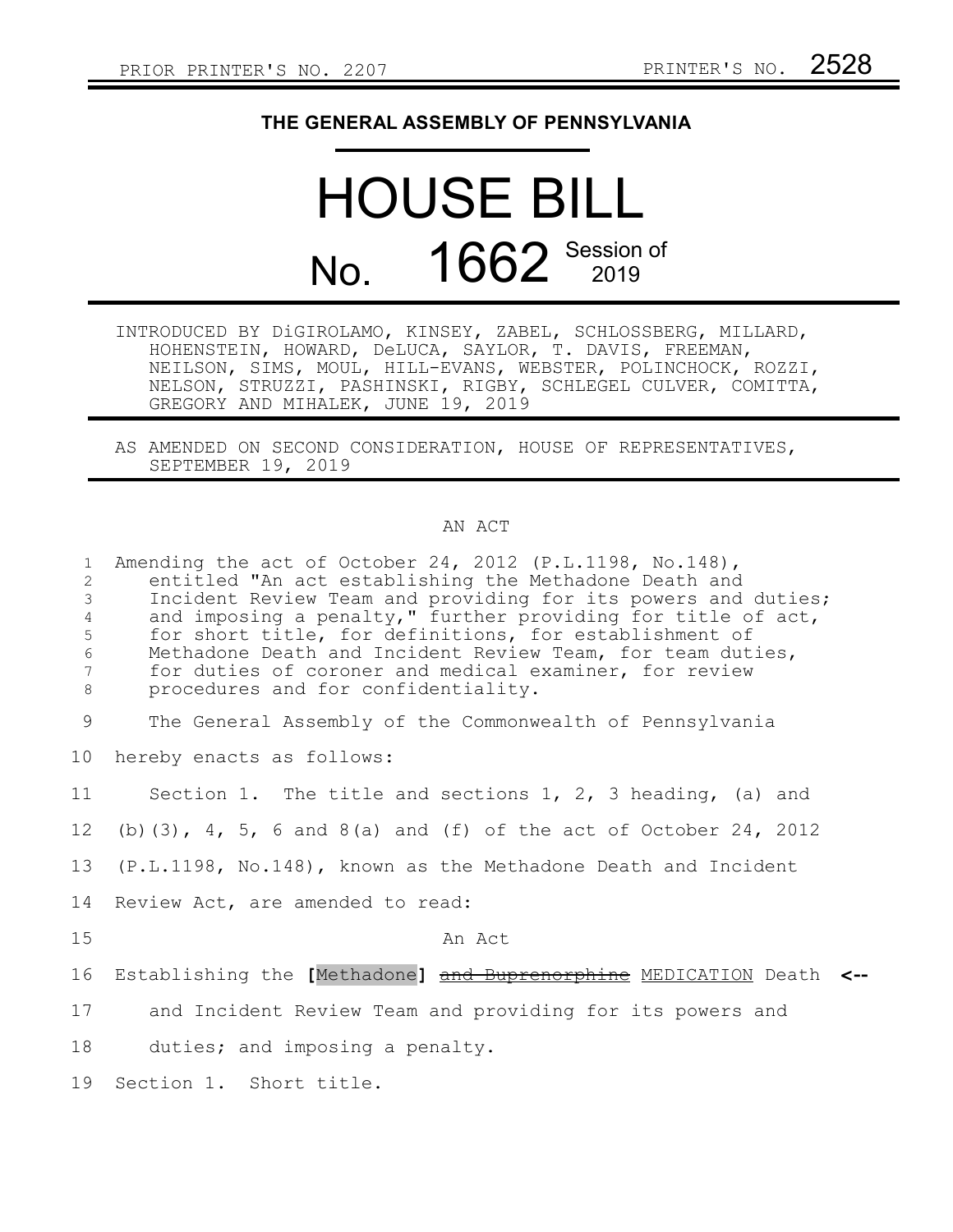This act shall be known and may be cited as the **[**Methadone**]** 1 **<-** and Buprenorphine MEDICATION Death and Incident Review Act. Section 2. Definitions. The following words and phrases when used in this act shall have the meanings given to them in this section unless the context clearly indicates otherwise: "Department." The Department of Drug and Alcohol Programs of the Commonwealth. **[**"Methadone-related**]** or buprenorphine-related "MEDICATION-RELATED death." A death where **[**methadone**]** or buprenorphine A MEDICATION APPROVED BY THE UNITED STATES FOOD AND DRUG ADMINISTRATION FOR THE TREATMENT OF OPIOID USE DISORDER was: (1) a primary or secondary cause of death; or (2) may have been a contributing factor. **[**"Methadone-related**]** or buprenorphine-related "MEDICATION-RELATED incident." A situation where [methadone]  $r$ buprenorphine A MEDICATION APPROVED BY THE UNITED STATES FOOD AND DRUG ADMINISTRATION FOR THE TREATMENT OF OPIOID USE DISORDER may be a contributing factor which: (1) does not involve a fatality; and (2) involves: (i) a serious injury; or (ii) unreasonable risk of death or serious injury. ["Narcotic treatment program."] "Opioid-assisted treatment program." A program licensed and approved by the Department of Drug and Alcohol Programs for chronic opiate drug users that administers or dispenses agents under a narcotic treatment physician's order, either for detoxification purposes or for maintenance. "OPIOID USE DISORDER." A PROBLEMATIC PATTERN OF OPIOID USE **<-- <-- <-- <-- <-- <-- <--** 2 3 4 5 6 7 8 9 10 11 12 13 14 15 16 17 18 19 20 21 22 23 24 25 26 27 28 29 30

20190HB1662PN2528 - 2 -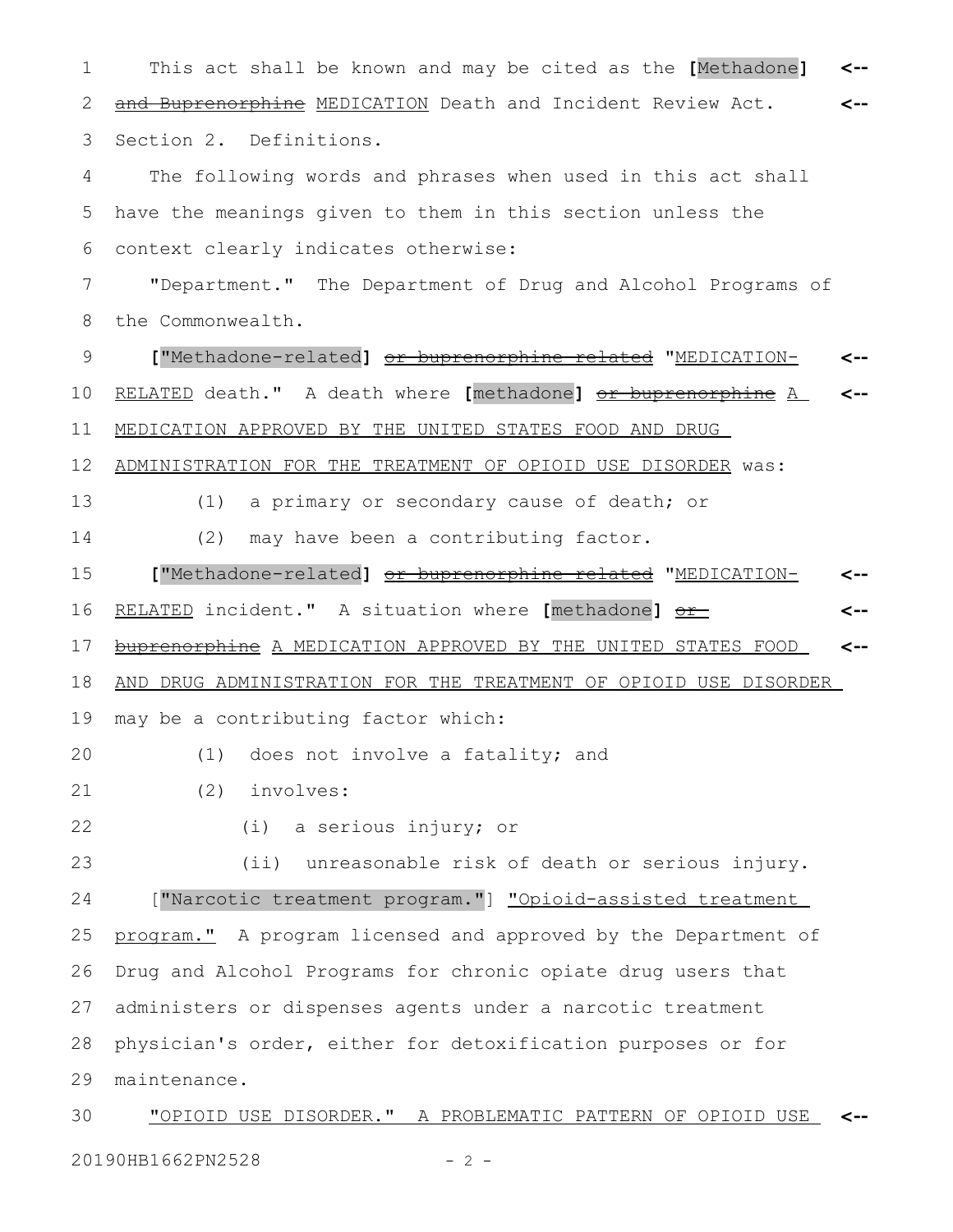LEADING TO CLINICALLY SIGNIFICANT IMPAIRMENT OR DISTRESS. 1

"Secretary." The Secretary of Drug and Alcohol Programs of the Commonwealth. 2 3

"Team." The **[**Methadone**]** and Buprenorphine MEDICATION Death and Incident Review Team established under section 3. Section 3. Establishment of [Methadone] and Buprenorphine MEDICATION Death and Incident Review Team. (a) Team established.--The department shall establish a **[**Methadone**]** and Buprenorphine MEDICATION Death and Incident Review Team and conduct a review and shall examine the circumstances surrounding **[**methadone-related**]** or buprenorphinerelated MEDICATION-RELATED deaths and **[**methadone-related**]** or buprenorphine-related MEDICATION-RELATED incidents in this Commonwealth for the purpose of promoting safety, reducing **[**methadone-related**]** or buprenorphine-related MEDICATION-RELATED **<-** deaths and **[**methadone-related**]** or buprenorphine-related MEDICATION-RELATED incidents and improving treatment practices. (b) Composition.--The team shall consist of the following individuals: \* \* \* (3) The following individuals appointed by the secretary: **<-- <-- <-- <-- <-- <-- <-- <-- <-- <--** 4 5 6 7 8 9 10 11 12 13 14 15 16 17 18 19 20 21 22

(i) A representative from [narcotic treatment programs as defined in 28 Pa. Code § 701.1 (relating to definitions)] an opioid-assisted treatment program. 23 24 25

(ii) A representative from a licensed drug and alcohol addiction treatment program that is not defined as [a narcotic treatment program] an opioid-assisted treatment program. 26 27 28 29

(iii) A representative from law enforcement 20190HB1662PN2528 - 3 -30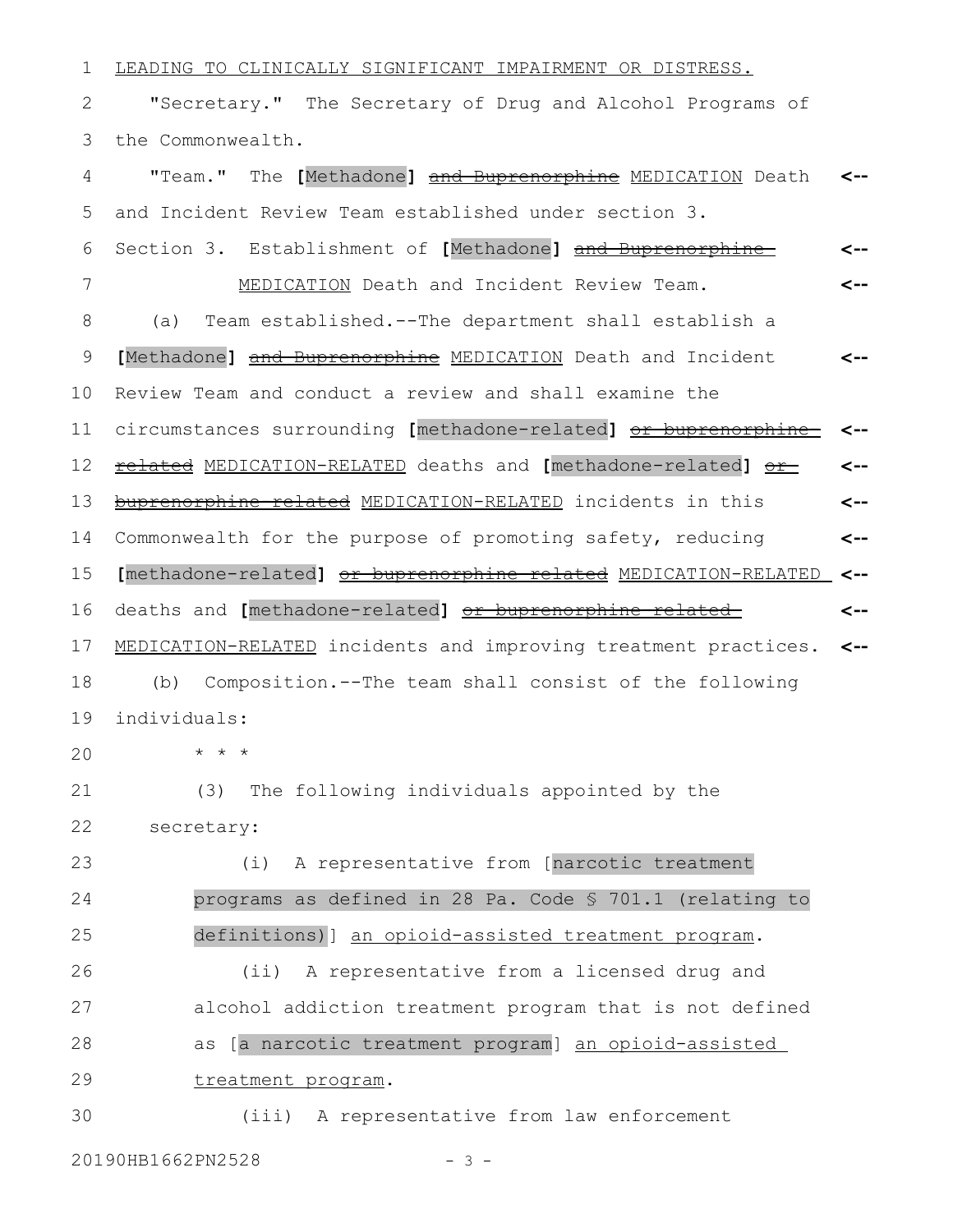recommended by a Statewide association representing members of law enforcement. (iv) A representative from the medical community recommended by a Statewide association representing physicians. (v) A district attorney recommended by a Statewide association representing district attorneys. (vi) A coroner or medical examiner recommended by a Statewide association representing county coroners and medical examiners. (vii) A member of the public. (viii) A patient or family advocate. (ix) A representative from a recovery organization. (X) AN OFFICE-BASED AGONIST TREATMENT PROVIDER WHO **<--** IS ASSIGNED A WAIVER FROM THE DRUG ENFORCEMENT ADMINISTRATION, INCLUDING A SPECIAL IDENTIFICATION NUMBER, COMMONLY REFERRED TO AS THE "X" DEA NUMBER, TO PROVIDE OFFICE-BASED PRESCRIBING OF BUPRENORPHINE. (XI) A REPRESENTATIVE OF THE DEPARTMENT OF HEALTH WHO IS AFFILIATED WITH THE ACHIEVING BETTER CARE BY MONITORING ALL PRESCRIPTIONS PROGRAM (ABC-MAP) ESTABLISHED UNDER THE ACT OF OCTOBER 27, 2014 (P.L.2911, NO.191), KNOWN AS THE ACHIEVING BETTER CARE BY MONITORING ALL PRESCRIPTIONS PROGRAM (ABC-MAP) ACT. (XII) A TOXICOLOGIST. \* \* \* Section 4. Team duties. The team shall: (1) Review each MEDICATION-RELATED death where **[**methadone**]** or buprenorphine A MEDICATION APPROVED BY THE **<-- <--** 1 2 3 4 5 6 7 8 9 10 11 12 13 14 15 16 17 18 19 20 21 22 23 24 25 26 27 28 29 30

20190HB1662PN2528 - 4 -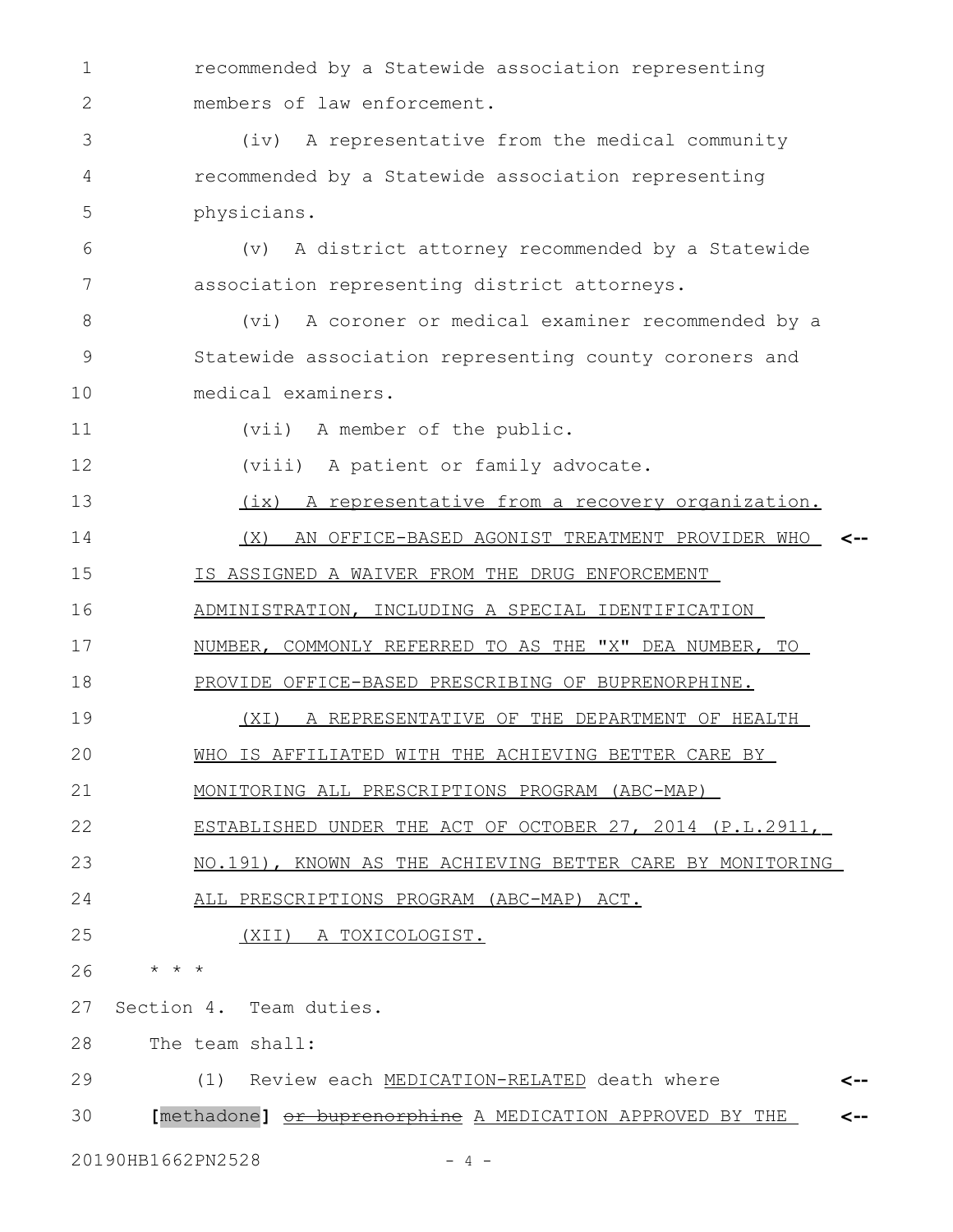UNITED STATES FOOD AND DRUG ADMINISTRATION FOR THE TREATMENT OF OPIOID USE DISORDER was either the primary or a secondary cause of death and review **[**methadone-related**]** or buprenorphine-related MEDICATION-RELATED incidents. (2) Determine the role that **[**methadone**]** or buprenorphine **<--** A MEDICATION APPROVED BY THE UNITED STATES FOOD AND DRUG ADMINISTRATION FOR THE TREATMENT OF OPIOID USE DISORDER played in each death and **[**methadone-related**]** or buprenorphine- related MEDICATION-RELATED incident. (3) Communicate concerns to regulators and facilitate communication within the health care and legal systems about issues that could threaten health and public safety. (4) Develop best practices to prevent future **[**methadone-**<-** related**]** or buprenorphine-related MEDICATION-RELATED deaths and **[**methadone-related**]** or buprenorphine-related MEDICATION-**<--** RELATED incidents. The best practices shall be: (i) Promulgated by the department as regulations. (ii) Posted on the department's Internet website. (5) Collect and store data on the number of **[**methadonerelated**]** or buprenorphine-related MEDICATION-RELATED deaths and **[**methadone-related**]** or buprenorphine-related MEDICATION-RELATED incidents and provide a brief description of each death and incident. The aggregate statistics shall be posted on the department's Internet website. **[**The team may collect and store data concerning deaths and incidents related to other drugs used in opiate treatment.**]** (6) Develop a form for the submission of **[**methadonerelated**]** or buprenorphine-related MEDICATION-RELATED deaths and **[**methadone-related**]** or buprenorphine-related MEDICATION-RELATED incidents to the team by any concerned party. **<-- <-- <-- <-- <-- <-- <-- <-- <-- <-- <-- <-- <-- <--** 1 2 3 4 5 6 7 8 9 10 11 12 13 14 15 16 17 18 19 20 21 22 23 24 25 26 27 28 29 30

20190HB1662PN2528 - 5 -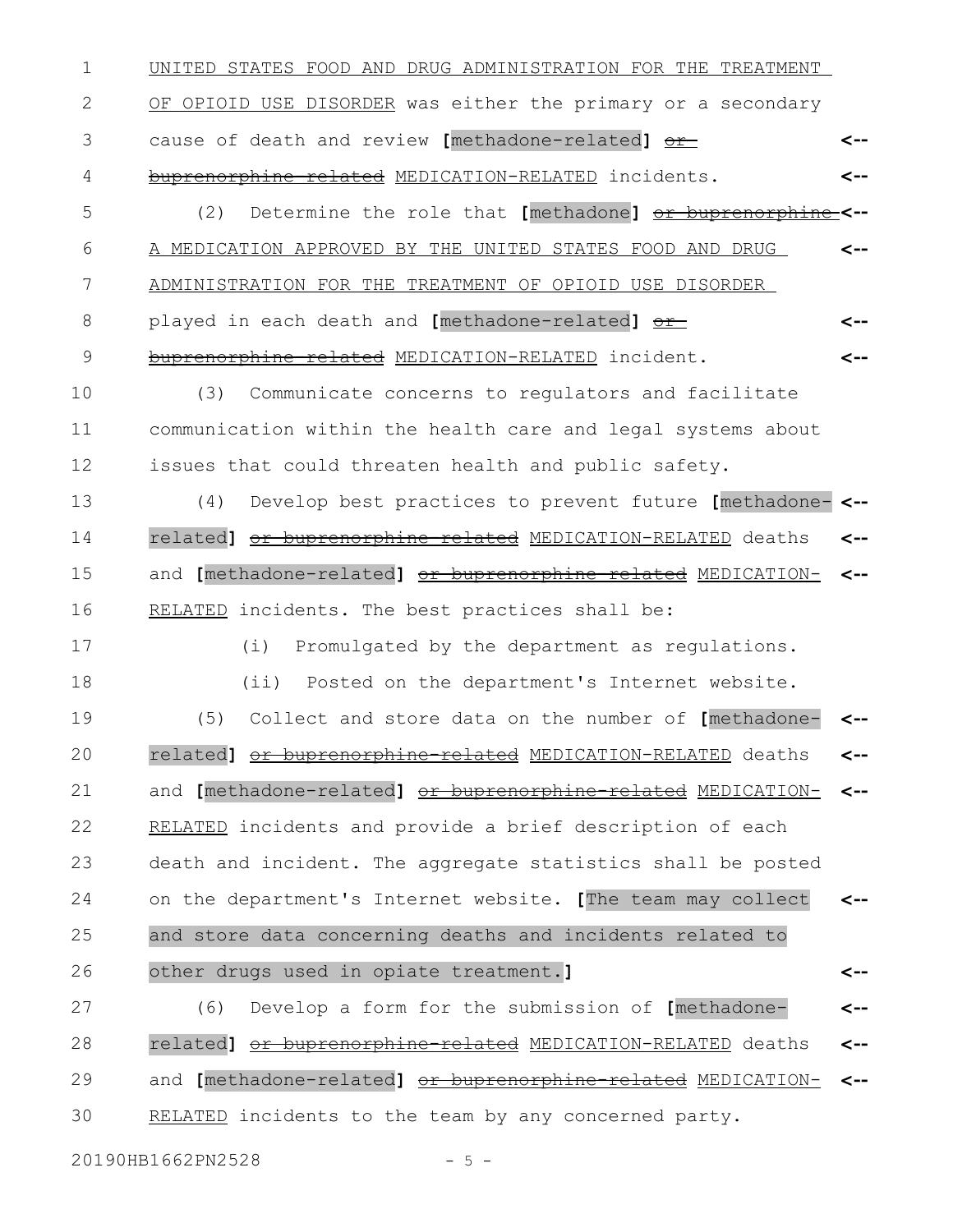(7) Develop, in consultation with a Statewide association representing county coroners and medical examiners, a model form for county coroners and medical examiners to use to report and transmit information regarding **[**methadone-related**]** or buprenorphine-related MEDICATION-RELATED deaths to the team. The team and the Statewide association representing county coroners and medical examiners shall collaborate to ensure that all **[**methadonerelated**]** or buprenorphine-related MEDICATION-RELATED deaths are, to the fullest extent possible, identified by coroners and medical examiners. **<-- <-- <--** 1 2 3 4 5 6 7 8 9 10 11

(8) Develop and implement any other strategies that the team identifies to ensure that the most complete collection of **[**methadone-related**]** or buprenorphine-related MEDICATION-RELATED death and **[**methadone-related**]** or buprenorphinerelated MEDICATION-RELATED serious incident cases reasonably **<-** possible is created. **<-- <--** 12 13 14 15 16 17

(9) Prepare an annual report that shall be posted on the department's Internet website and distributed to the chairman and minority chairman of the Judiciary Committee of the Senate, the chairman and minority chairman of the **[**Public Health and Welfare**]** HEALTH AND HUMAN SERVICES Committee of the Senate, the chairman and minority chairman of the Judiciary Committee of the House of Representatives and the chairman and minority chairman of the Human Services Committee of the House of Representatives. Each report shall: **<-- <--** 18 19 20 21 22 23 24 25 26

(i) Provide public information regarding the number and causes of [methadone-related] or buprenorphinerelated MEDICATION-RELATED deaths and **[**methadone-related**] <-** or buprenorphine related MEDICATION-RELATED incidents. **<-- <--** 27 28 29 30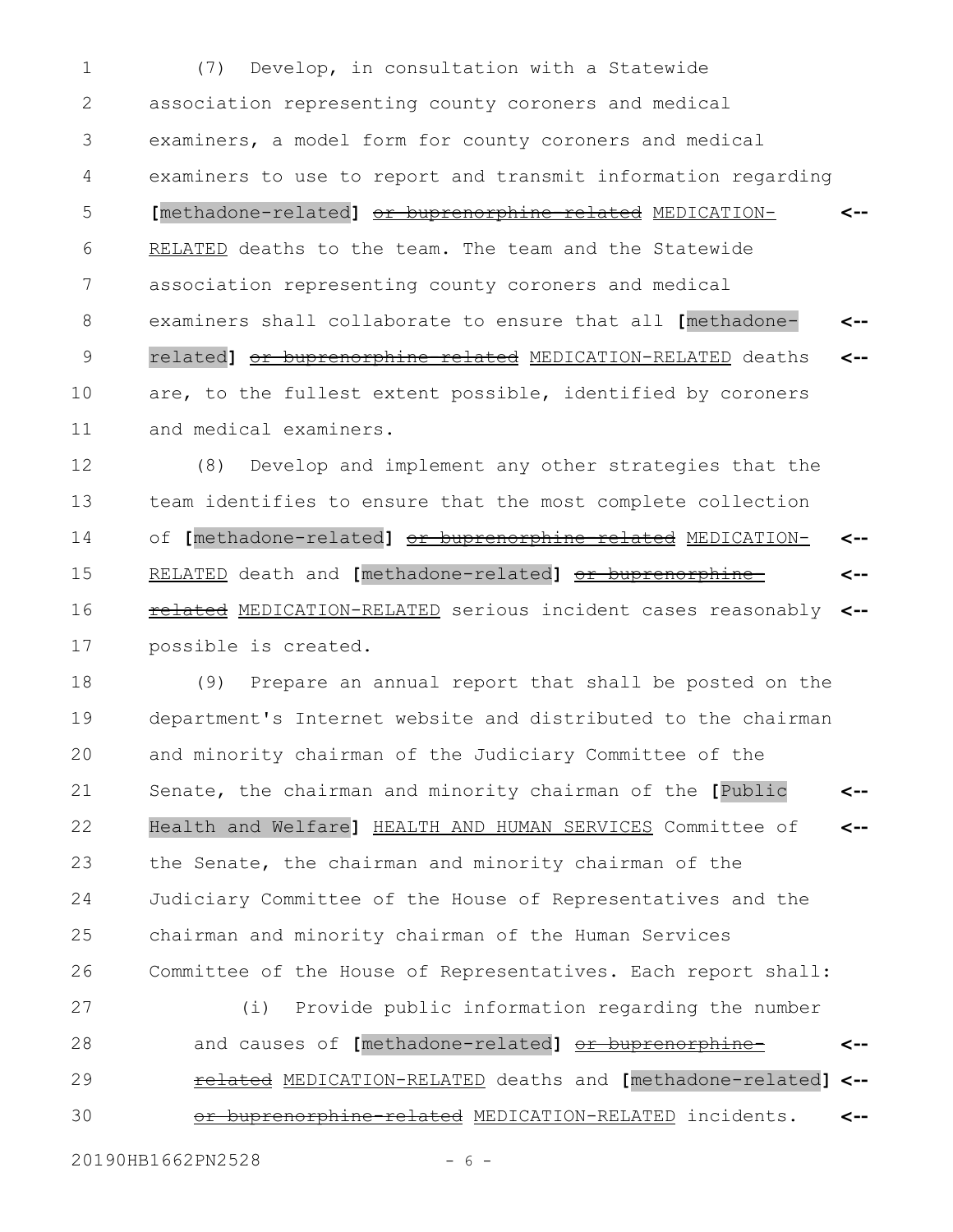(ii) Provide aggregate data on five-year trends on **[**methadone-related**]** or buprenorphine-related MEDICATION-RELATED deaths and [methadone-related] or buprenorphinerelated MEDICATION-RELATED incidents when such information is available. **<-- <-- <--** 1 2 3 4 5

(iii) Make recommendations to prevent future **[**methadone-related**]** or buprenorphine-related MEDICATION-RELATED deaths, **[**methadone-related**]** or buprenorphinerelated MEDICATION-RELATED incidents and abuse and set forth the department's plan for implementing the recommendations. **<-- <-- <--** 6 7 8 9 10 11

(iv) Recommend changes to statutes and regulations to decrease **[**methadone-related**]** or buprenorphine-related **<--** MEDICATION-RELATED deaths and [methadone-related]  $\frac{\text{or}}{\text{or}}$ buprenorphine-related MEDICATION-RELATED incidents. **<-- <--** 12 13 14 15

(v) Provide a report on [methadone-related]  $\frac{\partial F}{\partial x}$ buprenorphine-related MEDICATION-RELATED deaths and **[**methadone-related**]** or buprenorphine-related MEDICATION-**<--** RELATED incidents and concerns regarding [narcotic] **<-- <--** 16 17 18 19

opioid-assisted treatment programs. 20

(10) Develop and publish on the department's Internet website a list of meetings for each year. 21 22

Section 5. Duties of coroner and medical examiner. 23

A county coroner or medical examiner shall forward all 24

**[**methadone-related**]** or buprenorphine-related MEDICATION-RELATED **<-** death cases to the team for review. The county coroner and medical examiner shall use the model form developed by the team to transmit the data. 25 26 27 28

Section 6. Review procedures. 29

The team may review the following information: 30

20190HB1662PN2528 - 7 -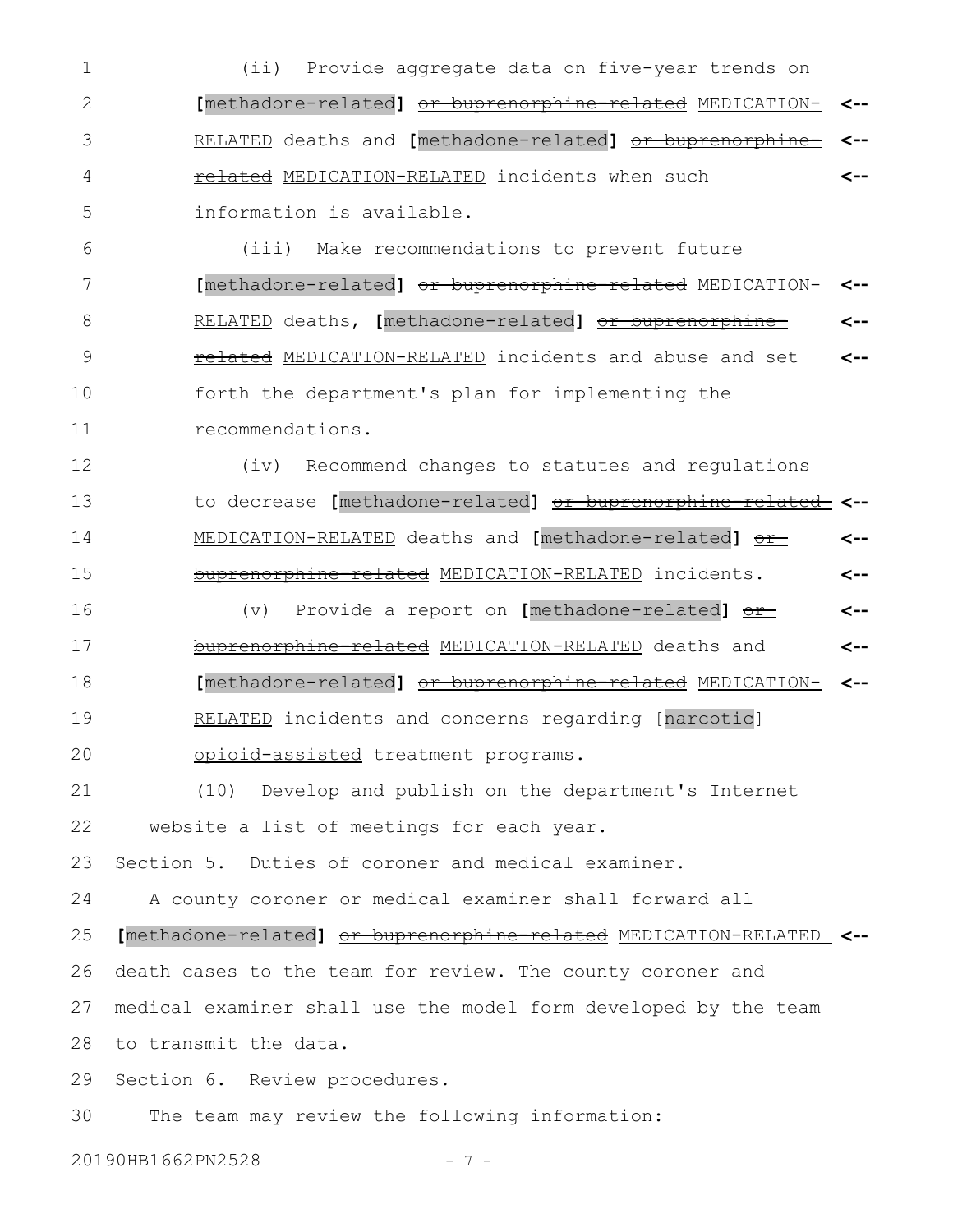(1) Coroner's reports or postmortem examination records unless otherwise prohibited by Federal or State laws, regulations or court decisions. 1 2 3

4

(2) Death certificates and birth certificates.

(3) Law enforcement records and interviews with law enforcement officials as long as the release of such records will not jeopardize an ongoing criminal investigation or proceeding. 5 6 7 8

(4) Medical records from hospitals, other health care providers and [narcotic treatment programs] opioid-assisted treatment programs. 9 10 11

(5) Information and reports made available by the county children and youth agency in accordance with 23 Pa.C.S. Ch. 63 (relating to child protective services). 12 13 14

(6) Information made available by firefighters or emergency services personnel. 15 16

(7) Reports and records made available by the court to the extent permitted by law or court rule. 17 18

(8) EMS records. 19

(9) Traffic fatality reports. 20

(10) [Narcotic treatment program] Opioid-assisted treatment program incident reports. 21 22

(11) [Narcotic treatment program] Opioid-assisted treatment program licensure surveys from the program 23 24

licensure division. 25

(12) Any other records necessary to conduct the review. Section 8. Confidentiality. 26 27

(a) Maintenance.--The team shall maintain the confidentiality of any identifying information obtained relating to the death of an individual or adverse incidents regarding 28 29 30

20190HB1662PN2528 - 8 -